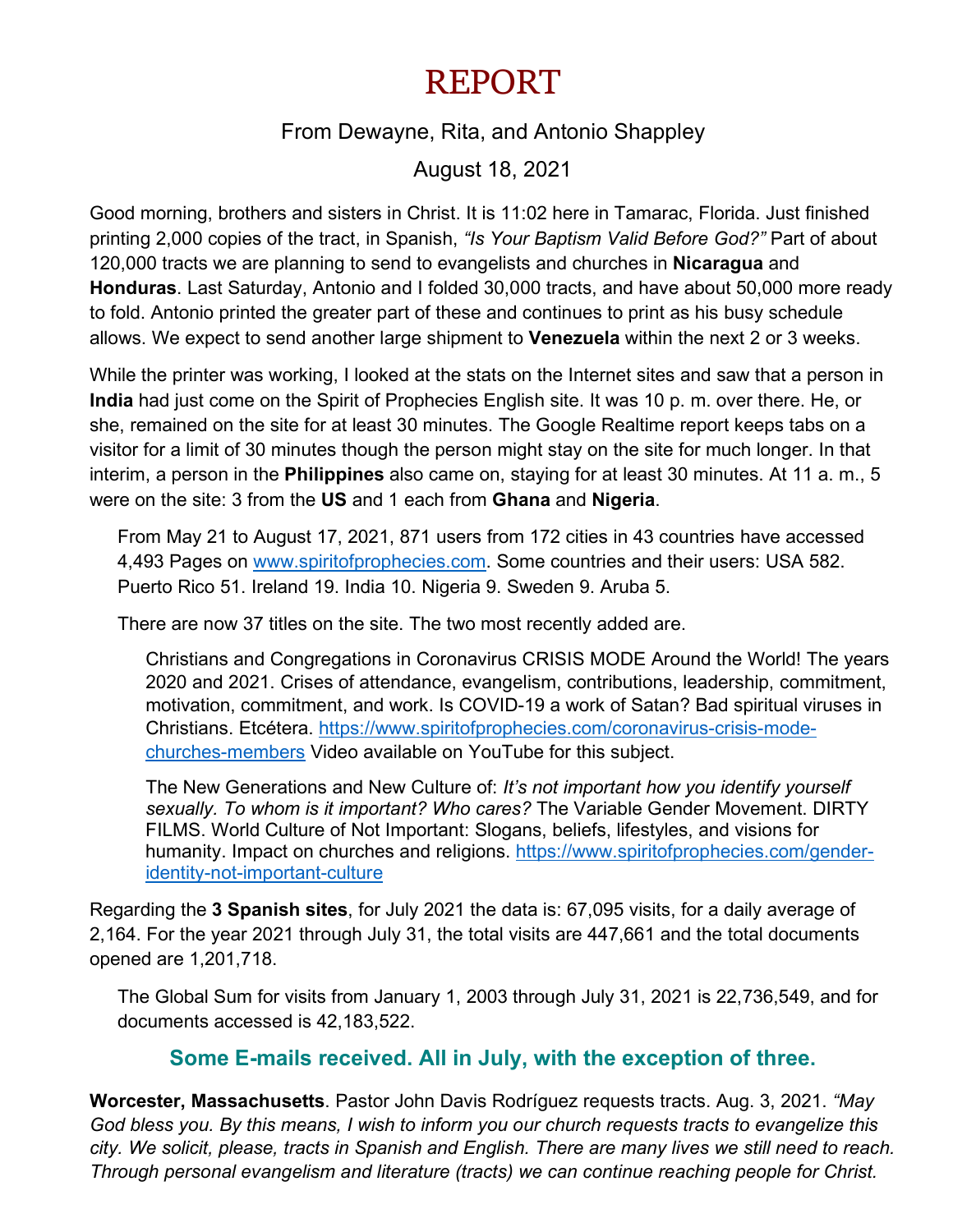*Before the trumpet sounds. We recognize your great labor and striving to help the church and its ministers reach people for Christ. God will surely reward you greatly for you have been a blessing to many. Your work is not in vain. Our Christian Missionary Church Way of Holiness, Inc. is located in the city of Worcester, Massachusetts. We will be thankful if you can help us. Pastor John Davis."*

The name of the church would normally identify a Pentecostal-type congregation. However, the wording of the request indicates at least some knowledge of the content of the tracts, etc., we offer. I directed John Davis to the Request Form Page

**Tampa**, **Florida**. July 30, 2021. The Church of the Only Truth requests tracts. *"We would like to obtain tracts. Thanks. May God continue to bless you. President Elizabeth Acevedo."*

**USA**. July 28, 2021. Mardochee Pascal requests tracts. *"Good afternoon. My name is Mardochee Pascal and I am a child of God active in my congregation. I would like to know how I can obtain a quantity of tracts to use when I go out to evangelize. Please tell me how I can get some in full color. Thanks, and may God bless you!"*

**Otavalo**, **Ecuador**. July 23, 2021. Member in Ecuador teaches person in Puerto Rico. *"Good afternoon, brother. I am Israel Morales, of the Church of Christ in Otavalo Ecuador. I write to ask your help in contacting a soul in Puerto Rico who has been taught the gospel and desires to obey the gospel (be baptized). Could you help me? I would be very grateful."* 

Of course, we informed Israel how to find the congregation in Puerto Rico closest to where the person mentioned lives. No feedback yet on this.

**Puerto San José, Escuintla, Guatemala.** July 23, 2021. *"May the grace of our Lord Jesus Christ be with you, Bro. Homero, your family, and brothers in Christ. Blessed be the Creator for blessing you with his Word, which you share with the brotherhood desirous of learning more about the*  affairs of Almighty God. Brother, I take this opportunity to solicit the book you offer (on a portion of Revelation)*. If you could send us additional evangelistic material, it would be a great help for our work."* Wenceslao Guttiz Hernández.

While we were producing material in Puerto Rico, we sent considerable quantities to Wenceslao. Rodolfo Pérez, another evangelist in Guatemala, also asked we send him the book mentioned. The cost for sending even one book is exorbitantly expensive. I am trying to find out if there is a shipping option for Guatemala like the one for Nicaragua that would open the door to sending a large shipment.

**Coral Springs, Florida.** July 23, 2021. *"I was on Facebook and saw the post for the "Bad Thoughts" article and read the article. It's a great article!"* Antonio Shappley

*"A Lot of Fear in Faceoffs with Bad Thoughts"* is one of more than 30 titles available on the new all-English site begun May 21, 2021. [https://www.spiritofprophecies.com/bad](https://www.spiritofprophecies.com/bad-thoughts-christians-have-remedy)[thoughts-christians-have-remedy](https://www.spiritofprophecies.com/bad-thoughts-christians-have-remedy)

**Place not identified.** July 18, 2021. *"May God bless you. I would like to know the price of the tracts. My name is Aracelly Enríquez. Thanks."*

**Sabana Grande, Puerto Rlco.** June 18, 2021. *"Please send 200 copies of the tract "Jesus calls us unto liberty." God bless you."* Catherine Silva, of the "First Lighthouse of Light Church, Inc.," of the "Evangelical Christian Mission Movement."